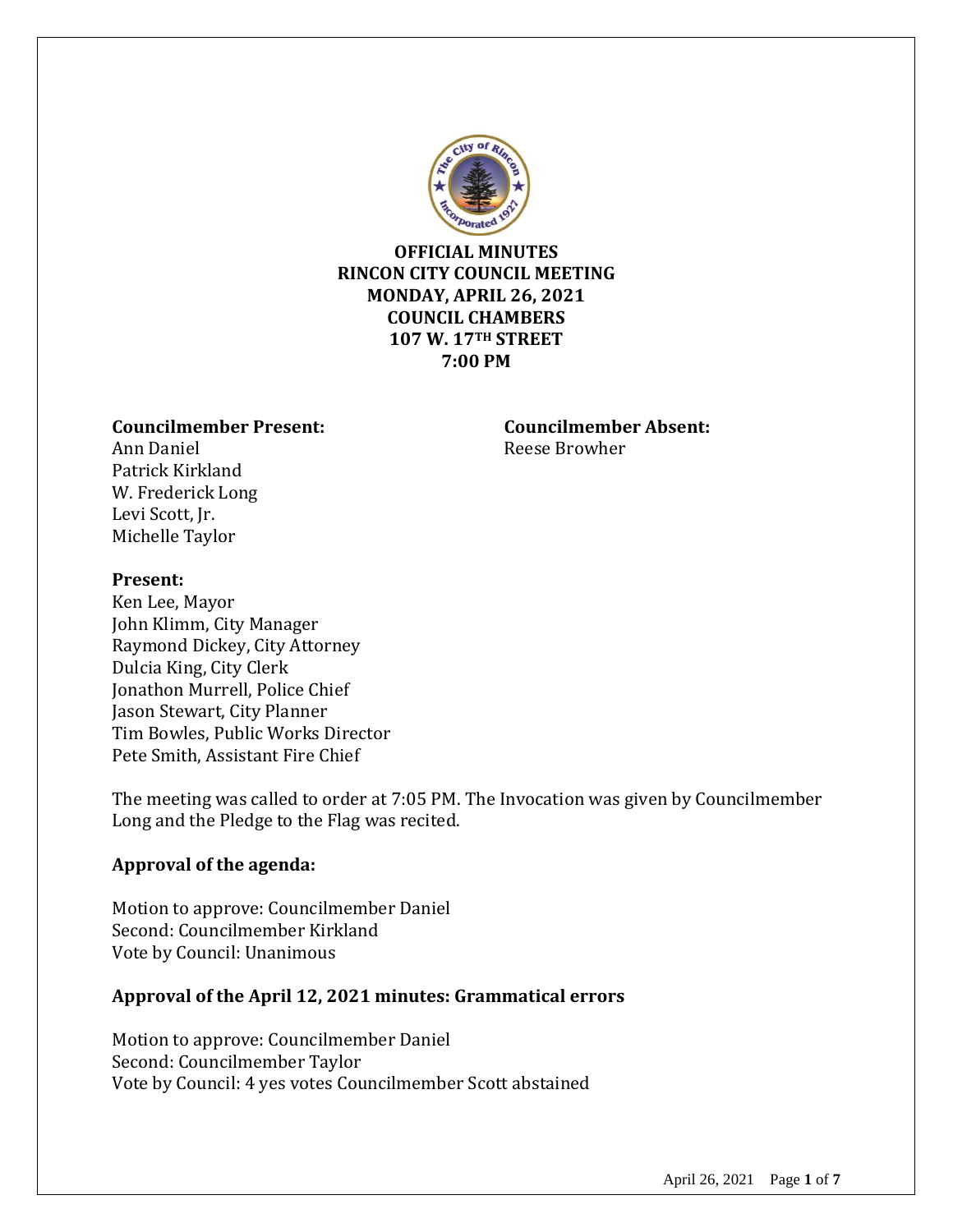# **Public Hearing #1**

*Turn meeting over to public hearing officer, Raymond Dickey:*

Open public hearing: 7:07 PM

**Public Hearing on proposed amendments to the City of Rincon Ordinances Sections 78-7 Traffic and 18-52 Home Occupations and Home Business Offices to amend said ordinances related to the keeping and storing of tractors, trailers, and heavy duty vehicles for personal or business use within residentially zoned property within the City.**

Jason Stewart said this is to amend the current traffic ordinance prohibiting storing of tractor trailers, Councilmember Kirkland asked could we clarify the type of trailer, Mr. Stewart said yes. Councilmember Scott asked about people with large property doing small farms with equipment; Attorney Dickey said if it is an AR zone that is agriculture. Mayor Lee asked how would this effect people that are owner operators and not operating a business out of their home. Mr. Stewart said the traffic section was addressed in general but during the conversation we starting talking about the home businesses and how vehicles are parked in a residential zoned district. Councilmember Scott said he had concerns about the owner operator that have residences here and the safety issue making sure they have adequate places to park them off of the street. This will have big effect on people. The big issue is they don't have a place to park. Councilmember Kirkland is there burn in period. Attorney Dickey said Council can set a time period for activation of this. If you say nothing then the codes of ordinances says when it takes effective. Councilmember Scott said there is limited places they can park and some don't guarantee security.

Zack Mydell, 115 Howard Avenue said he has been staying here 25 years and this has been grandfathered in. All he does is drive truck for a living, they have been parking there for years. Mayor Lee asked how many trucks he has, he said three or four. It is a five acre tract. Councilmember Scott said there whole family is in logging.

Andrew Parks, 119 Sherwood Court said he owns a truck, his mother and stepfather own trucks. They don't have a place to park the trucks, some of these lots don't have security. Councilmember Kirkland asked how many trucks does he have. Mr. Parks said three, he has one , his mother has on and his stepfather, who also fixes trucks at home. The lot is an acre.

Veronica King, 118 Howard Avenue said her dad has the three trucks. His livelihood is logging and she feels that if they have the acre they should be able to park on their land. This has been a big mess and they pay taxes like everyone else.

Franklin Johnson, 719C West 7th Street. He owns his own trucks, he has three, he has been living here for 43 years and owned trucks for 20years. The only place to park is at the Quest gas station and they don't have security. He parks at his house and doesn't have a problem. This is a 2 acre property.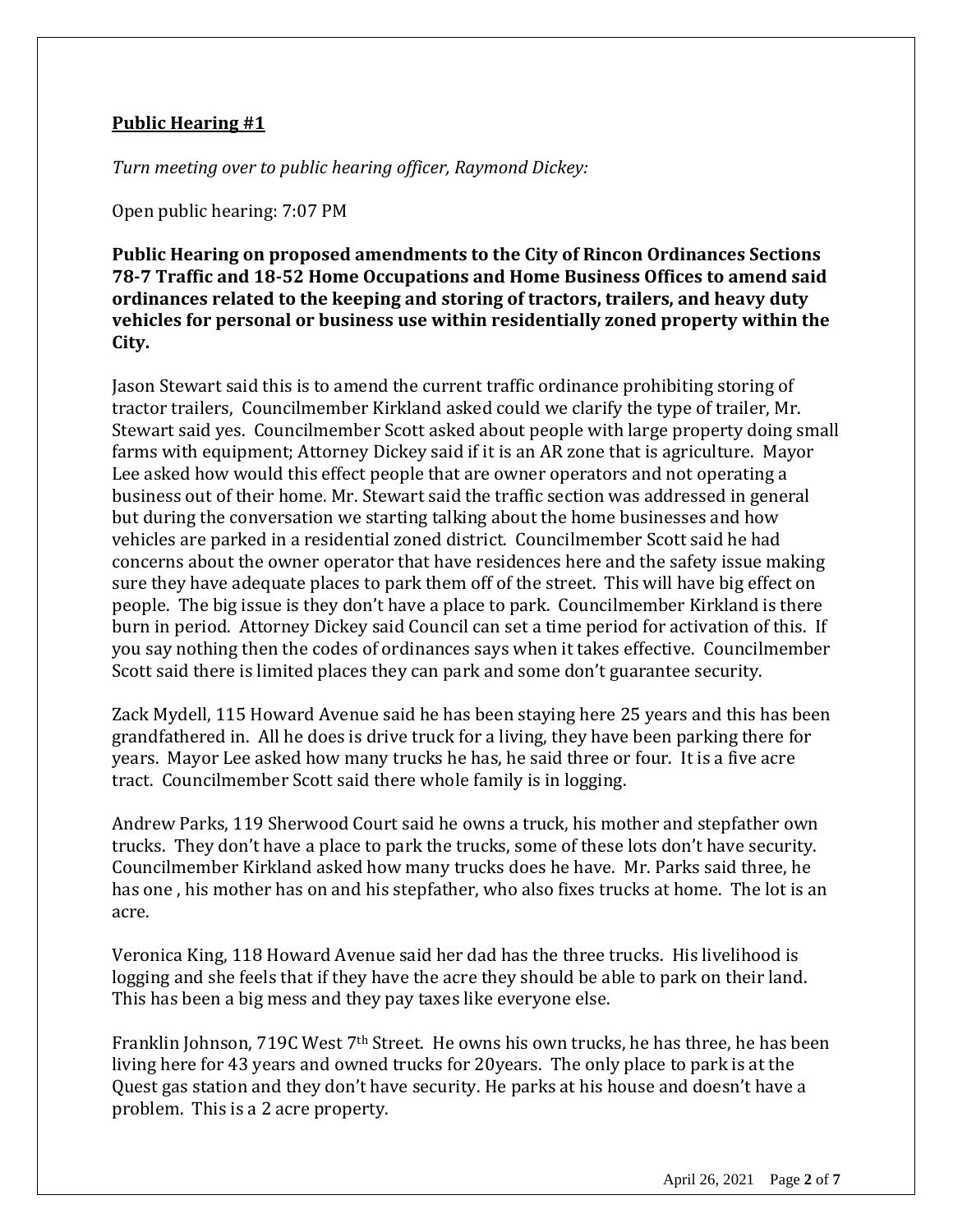Attorney Dickey we are talking about more than tractor trailers, we are talking about dump trucks also

Peter Johnson, 709 West 9th Street he has ½ acre and has two trucks. They are day cab trucks, they are not big trucks. He parks one at his house and leaves one at the job site. He wants to be ok with the one he parks at his house.

Close public hearing: 7:32PM

*Turn the meeting back over to Mayor Lee.*

**First reading for a proposed amendments to the City of Rincon Ordinances Sections 78-7 Traffic and 18-52 Home Occupations and Home Business Offices to amend said ordinances related to the keeping and storing of tractors, trailers, and heavy duty vehicles for personal or business use within residentially zoned property within the City.**

Councilmember Scott would like to take this back to workshop for consideration. Councilmember Kirkland said he feels like we can fine tune it a little bit. Mayor Lee said most of the folks that have spoken here tonight have done this for some time and are in the same general area, some of the things we are trying to address is not to hurt them. We are trying to address things that may be a problem for some our other residents. He asked were there any residents present that were opposed to this, there was none. Mayor Lee said we want to hear from everybody.

Motion to table: Councilmember Scott Second: Councilmember Kirkland Vote by Council: 4 yes votes, Councilmember Long voted no

### **Public Hearing #2:**

*Turn meeting over to public hearing officer, Raymond Dickey:*

Open public hearing: 7:35 PM

**Public Hearing on proposed amendments to the City of Rincon Ordinances Sections 90—361 Definitions and 90-176 Residential to amend said ordinances related to buildability, development units, and to add a definition of "developable land" to the Ordinance and also to amend the development standards related to lot buildability in residential zoning districts within the City.**

Mr. Stewart said this was also discussed at a workshop. This is an amendment to define what developable land is within the City. Essentially this takes up being able to count land that is in restricted wetlands. Councilmember Scott said basically what would be the net usable property, Mr. Stewart said yes.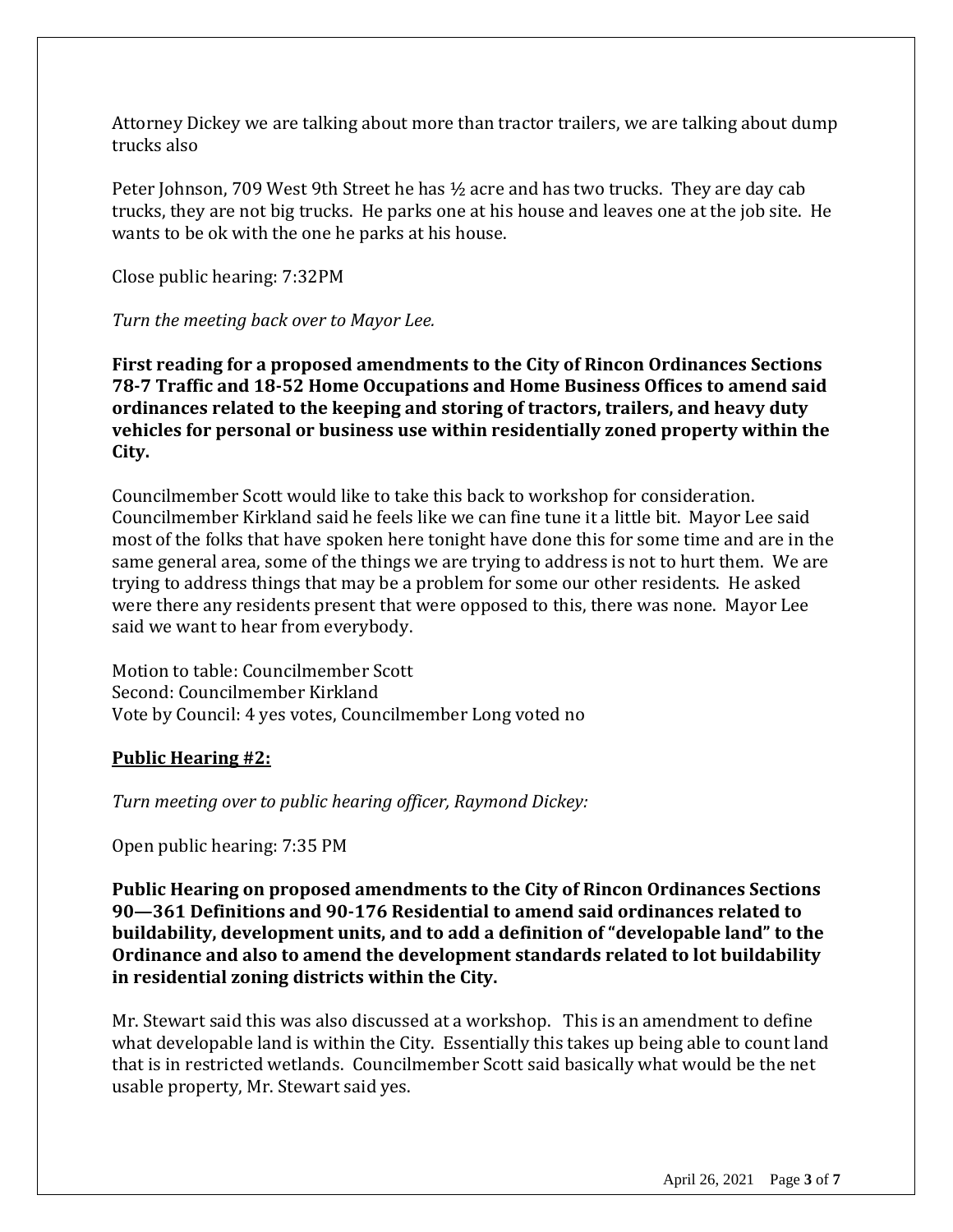## Close public hearing: 7:37 PM

*Turn the meeting back over to Mayor Lee.*

**First reading for a proposed amendments to the City of Rincon Ordinances Sections 90—361 Definitions and 90-176 Residential to amend said ordinances related to buildability, development units, and to add a definition of "developable land" to the Ordinance and also to amend the development standards related to lot buildability in residential zoning districts within the City.**

Motion to approve: Councilmember Scott Second: Councilmember Daniel Vote by Council: Unanimous

### **New Business:**

**1. Second reading on a petition for a Zoning Map Amendment has been filed by Jake Arnsdorff to rezone 1.03 acres located at 139 Ackerman Road (Parcel 3) from GC (General Commercial) to R4 (Single Family Residential); the property is owned by Jacob Jerry and Kimberly D Arnsdorff. (Map and Parcel # R2710005B00)**

Motion to approve: Councilmember Daniel Second: Councilmember Scott Vote by Council: Unanimous

**2. Second Reading on a petition for a Zoning Map Amendment has been filed by Jake Arnsdorff to rezone 1.03 acres located at 139 Ackerman Road (Parcel 2) from GC (General Commercial) to R4 (Single Family Residential); the property is owned by Jacob Jerry and Kimberly D Arnsdorff. (Map and Parcel # R2710005)**

Motion to approve: Councilmember Scott Second: Councilmember Long Vote by Council: Unanimous

## **3. A request has been filed by Toss Allen of Allen Engineering Services for approval of the Preliminary/Final Site Plan of Blandford Villas Townhomes. The property is owned by Construction Development Investors, LLC. The property is zoned R8 (Residential Multi-unit attached) (townhouse or row house); (Map and Parcel # R2130009A00)**

Jake Patrick and Jeffery Waldhour were present. Mr. Patrick said they have EPD approvals and storm and water approvals. Councilmember Kirkland asked what was the width of the road, 60 feet. He also asked was the dumpster going to be enclosed, Councilmember Scott said it was supposed to be a compactor. Mr. Patrick said it will be an enclosed dumpster. Councilmember Taylor mentioned fire trucks, Mr. Patrick said there is a turnaround point at the retention pond. Councilmember Daniel asked about overflow parking, Mr. Patrick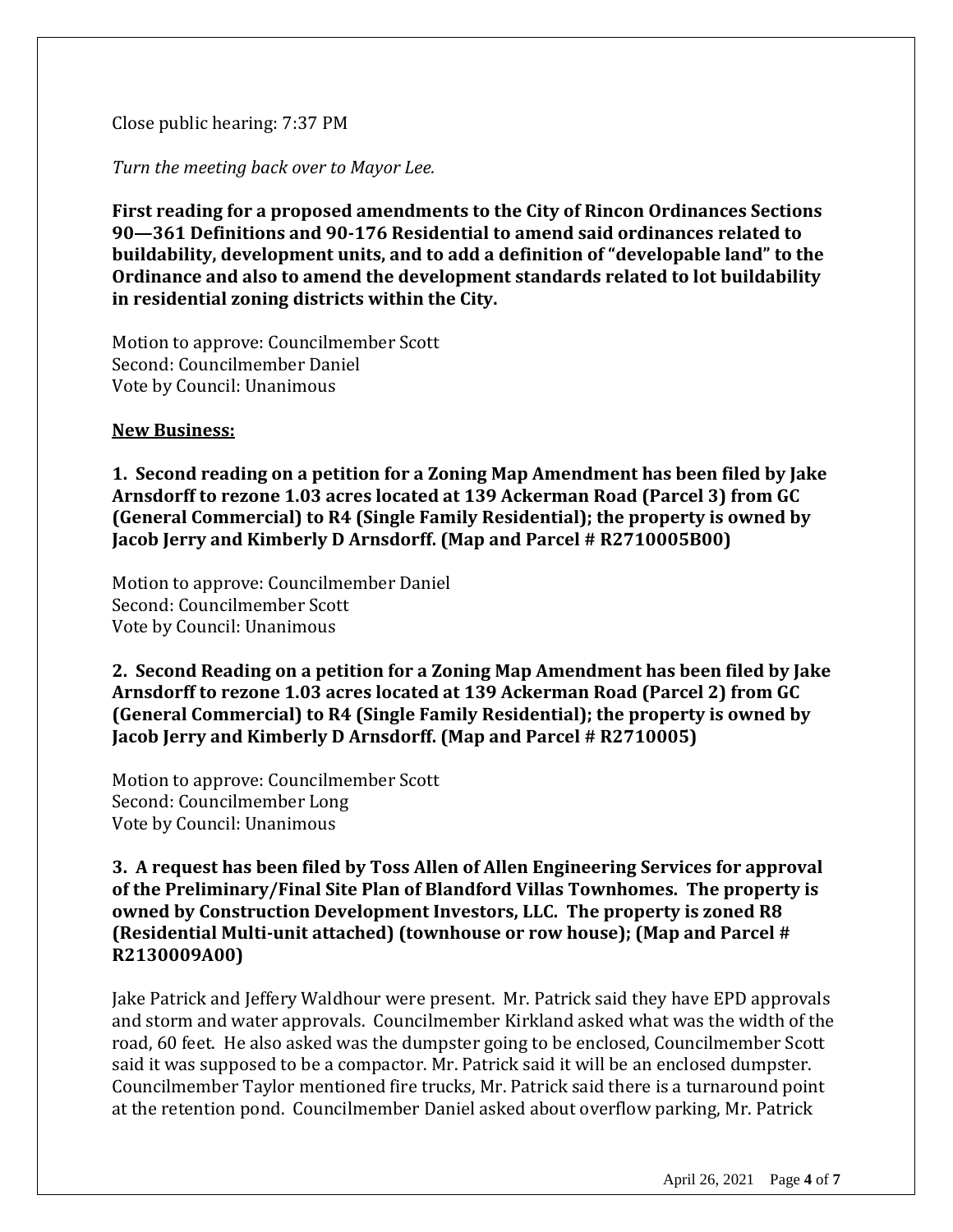said there is a little green space, but not actual parking spaces. Councilmember Scott said he has concerns about the dumpster, it could become a health hazard. Mr. Patrick said the engineer went back to the ordinance on that, Councilmember Scott said we have already discussed this. Mr. Patrick said they want to do what is best for everyone involved. Councilmember Scott said they did agree during the rezoning to put in a compactor. Mayor Lee said this has been a challenge and he does remember this discussion, and it is a right thing to do for the residents around. He thinks Mr. Patrick and Mr. Waldhour has done a great job with this project. A motion was made to approve with a compactor rather that an open dumpster.

Motion to approve: Councilmember Scott Second: Councilmember Daniel Vote by Council: Unanimous

## **4. Request approval to award the bid for the 2021 Rincon TSPLOST Project for Georgia and Savannah Avenues.**

Doug Morgan, with EMC Engineering was present. He said they had the bid opening for one of the first projects on the TSPLOST list. The lowest bid was R.B. Baker Construction for \$422,900.

Motion to approve: Councilmember Scott Second: Councilmember Long

Councilmember Kirkland had a question about the time frame, Mr. Morgan said once Council approves this they will have a preconstruction meeting with the contractor, engineers and city staff to review the schedule. Councilmember Kirkland asked about the completion date and if they are they able to work consecutively, because we are on a compressed time table. Mr. Morgan said as far as the schedule that they submitted at the workshop, he believes they are on schedule. Mr. Klimm said there is some good news. We were not certain that even one company would show an interest so to have 4 bids is very healthy. Second thing this project has come in considerably under projection. The last thing is as we proceed, we won't just be looking at the price we will be asking what the capacity is to get it completed this year is. These are big companies and they have the capacity to do more than one job at a time. Mayor Lee said he is pleased with the bids that we have and the companies represented. Mr. Bowles said once these are out to bid they will have them EMC start on the next section for next year that way they will be able to go out earlier in 2022.

Vote by Council: Unanimous

# **5. Request approval for annual renewal of the Hach Maintenance Agreement for Analyzers in the amount of \$20,940.44. LI# 505.4440.521200**

Mr. Bowles said this is the annual maintenance contract. It is a little less than last year.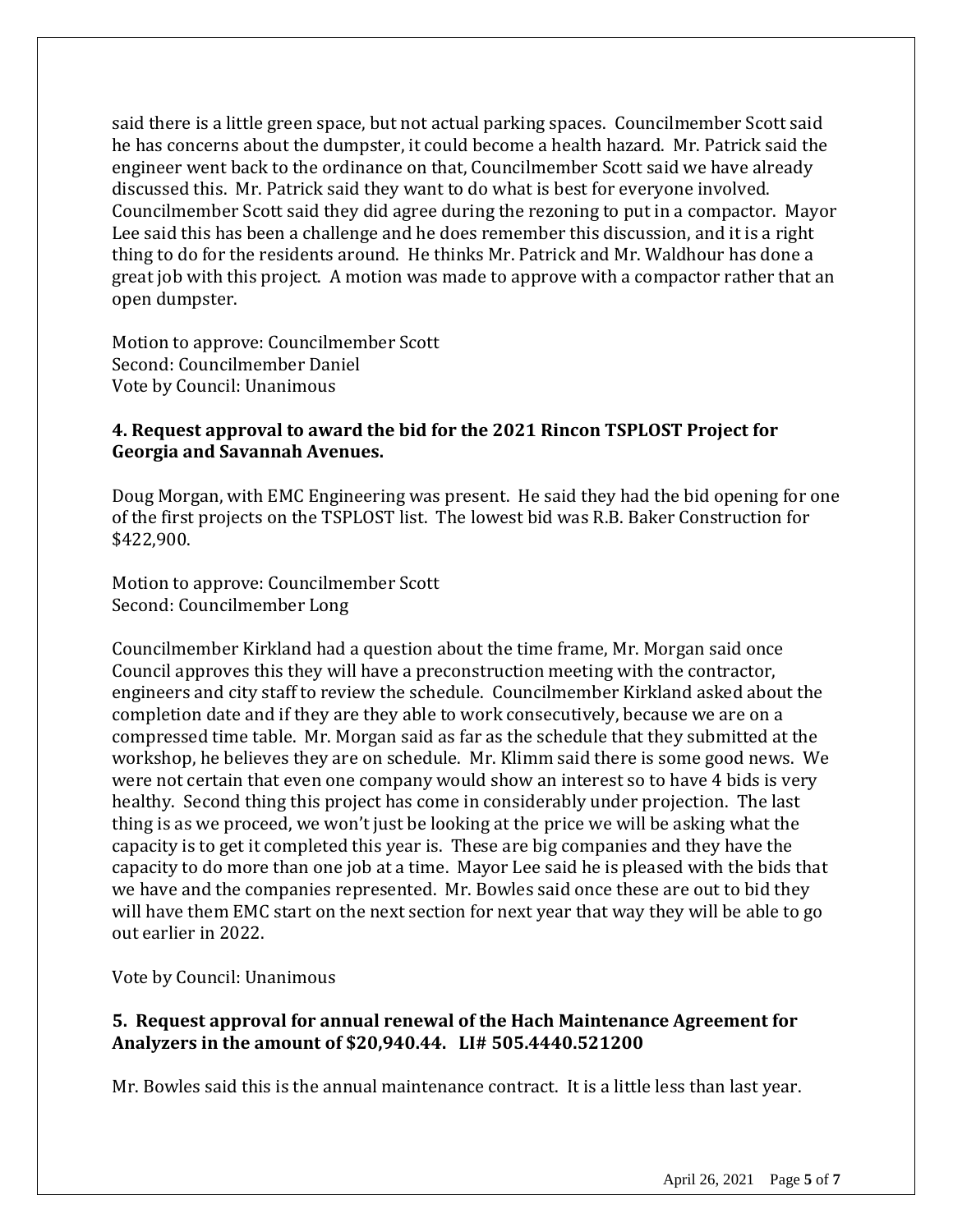Motion to approve: Councilmember Scott Second: Councilmember Long

Mr. Bowles said on the chlorine analyzers the maintenance contract also includes the reagents. The previous contract we had to buy those separate, it will save us \$1,200 to \$1,400 a year.

Vote by Council: Unanimous

Mayor Lee recognized Andrew Cripps with the Effingham County Chamber of Commerce in attendance.

## **6. Administrative Reports:**

**City Manager** – Mr. Klimm said he has been notified by the County that there will be a meeting on May 18 to discuss SPLOST renewal. Mayor Lee noted that if more than four councilmembers want to attend we will have to advertise.

**Chief of Police** – Chief Murrell said that their probation officer, Gina Bass has submitted her two week resignation today. They have posted the position today and has had one interested party contact him; He was approached by a film company that want to film some scenes inside the police department; Councilmember Kirkland has there been any police chases through Rincon. Chief Murrell said yes Effingham County had one that came through the City.

**Fire Department** - Pete Smith said they will have live burn on Saturday starting at 8am; they had an extrication class last week.

**Building/Zoning Dept.** – Mr. Stewart said they have received a second round of plans for the Gate rebuild; Zaxby's ran into problems with an underground storage tank at their site, they are in the process of getting soil testing. Mr. Bowles said the old tanks look good, so the soil may not be contaminated; Councilmember Kirkland asked about Dunkin Donuts and Jersey Mike's, Mr. Stewart said he did talk to the developers about that but they did meet about the storm water basin.

**Water/Sewer/Public Works** – Mr. Bowles said he is fully staffed and the street sweeper is back on the street; at the Omni Tracks lift station they have found some contaminates. EMC has been monitoring those chemicals trying to determine the source, it might require that pellet company to do a pre treatment for the sewer; Councilmember Long asked about lights at roundabout, they have ran the power cable and called in locates to set the poles.

**Mayor and Council** – Councilmember Scott commended Mike Osborne on the Fair.

**7. Executive session to discuss personnel, pending litigation, attorney client privilege, and real estate.**